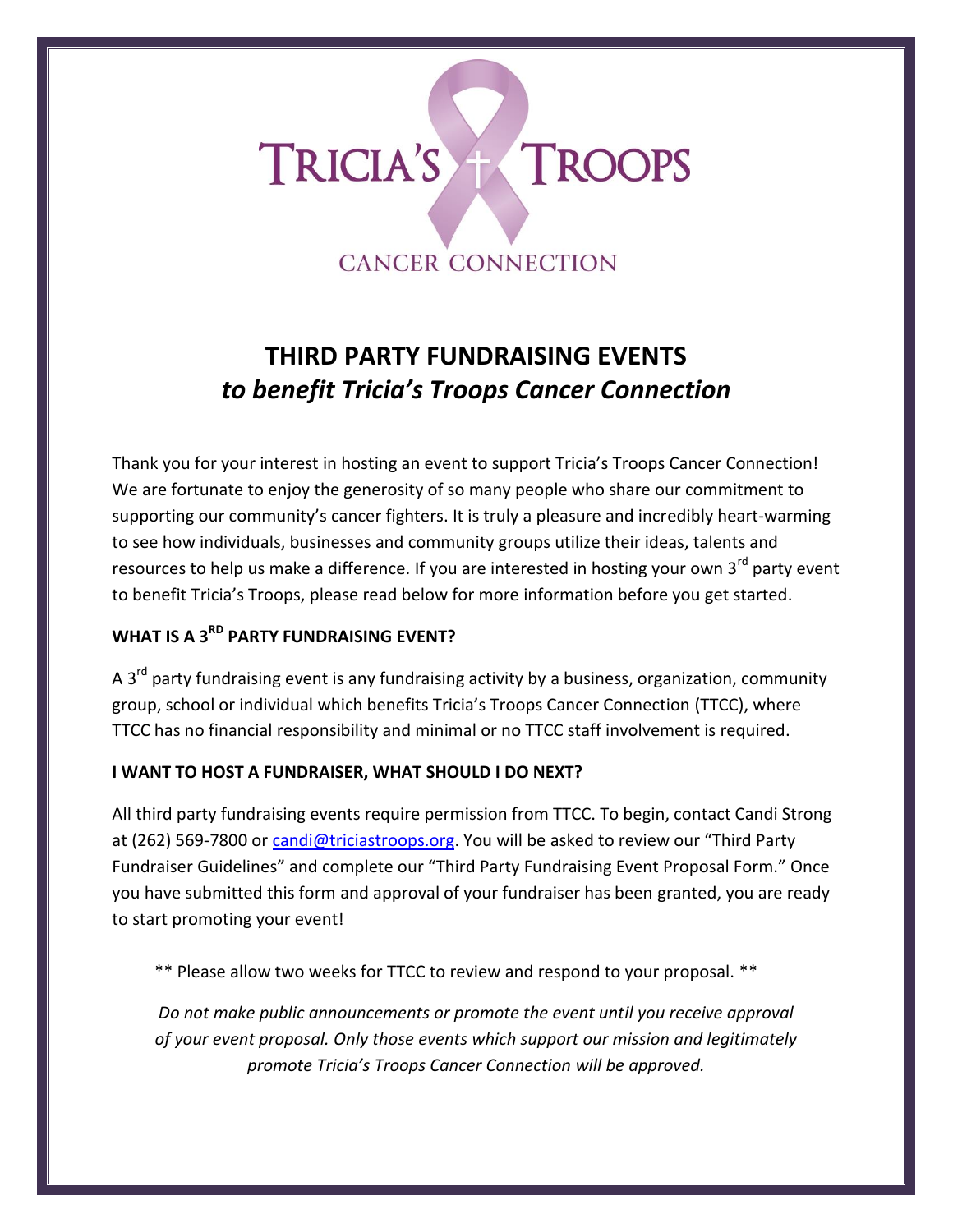# **Third Party Fundraiser Guidelines**

*for Tricia's Troops Cancer Connection*

#### **The event host is responsible for all details of the event including:**

- Event coordination, marketing/promotion and sales
- Obtain any necessary permits, licenses or insurance
- Underwriting all of the related costs
- Printing of all materials
- Creating flyers to publicize the event
- Working at the actual event

#### **What Tricia's Troops, Inc. CAN Do to Help You:**

- Offer advice and suggestions related to event planning, as time permits
- Promote the event through our website, Facebook and Twitter Accounts
- Provide a representative from Tricia's Troops to attend/speak at your event, schedule permitting
- Provide materials such as organizational brochures, business cards etc. for distribution at the event
- Provide our logo, as deemed appropriate by Tricia's Troops Cancer Connection
- Acknowledge and provide tax receipts for contributions made payable and submitted to Tricia's Troops Cancer Connection.
- Designate your contributions to a specific program/service area of interest

#### **What Tricia's Troops, Inc. Can NOT Do to Help You**

- Provide insurance or liability coverage
- Provide funding or reimbursement for expenses
- Provide staff or volunteers to run the event
- Assist in soliciting donations, handle mailings or provide use of our donor/contact/mailing lists
- Provide use of Tricia's Troops Cancer Connection letterhead

#### **General Guidelines**

#### **Marketing and Promotion**

- Promotions for the event should reflect Tricia's Troops Cancer Connection as a beneficiary, and not the entity conducting the event (i.e. "proceeds from XYZ Golf Tournament will benefit Tricia's Troops Cancer Connection").
- All promotional materials must clearly state exactly the portion (either percentage or specific dollar amounts) of proceeds that will benefit Tricia's Troops Cancer Connection. (i.e.: All proceeds benefit TTCC, 25 cents from every dollar raised will benefit TTCC, 75% of the proceeds will benefit TTCC)